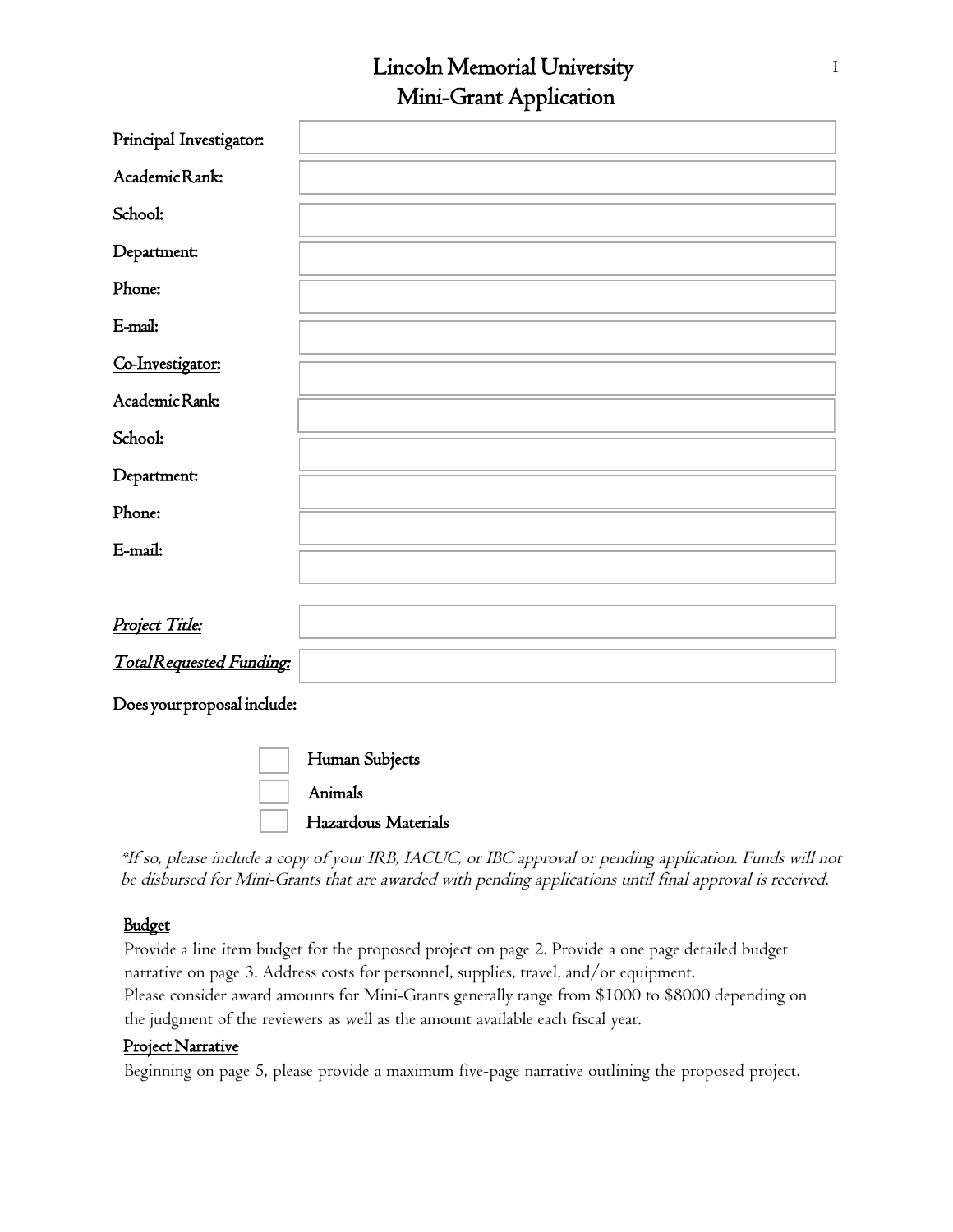# Budget Information

## Please provide a line-item list of expenditures for the proposed project.

| Supplies      | Sub-total | Total |  |  |  |
|---------------|-----------|-------|--|--|--|
|               |           |       |  |  |  |
|               |           |       |  |  |  |
|               |           |       |  |  |  |
|               |           |       |  |  |  |
|               |           |       |  |  |  |
|               |           |       |  |  |  |
|               |           |       |  |  |  |
|               |           |       |  |  |  |
|               |           |       |  |  |  |
|               |           |       |  |  |  |
|               |           |       |  |  |  |
| Travel        | Sub-total | Total |  |  |  |
|               |           |       |  |  |  |
|               |           |       |  |  |  |
|               |           |       |  |  |  |
|               |           |       |  |  |  |
|               |           |       |  |  |  |
|               |           |       |  |  |  |
| Equipment     | Sub-total | Total |  |  |  |
|               |           |       |  |  |  |
|               |           |       |  |  |  |
|               |           |       |  |  |  |
|               |           |       |  |  |  |
|               |           |       |  |  |  |
|               |           |       |  |  |  |
|               |           |       |  |  |  |
|               |           |       |  |  |  |
|               |           |       |  |  |  |
|               |           |       |  |  |  |
| Project Total |           |       |  |  |  |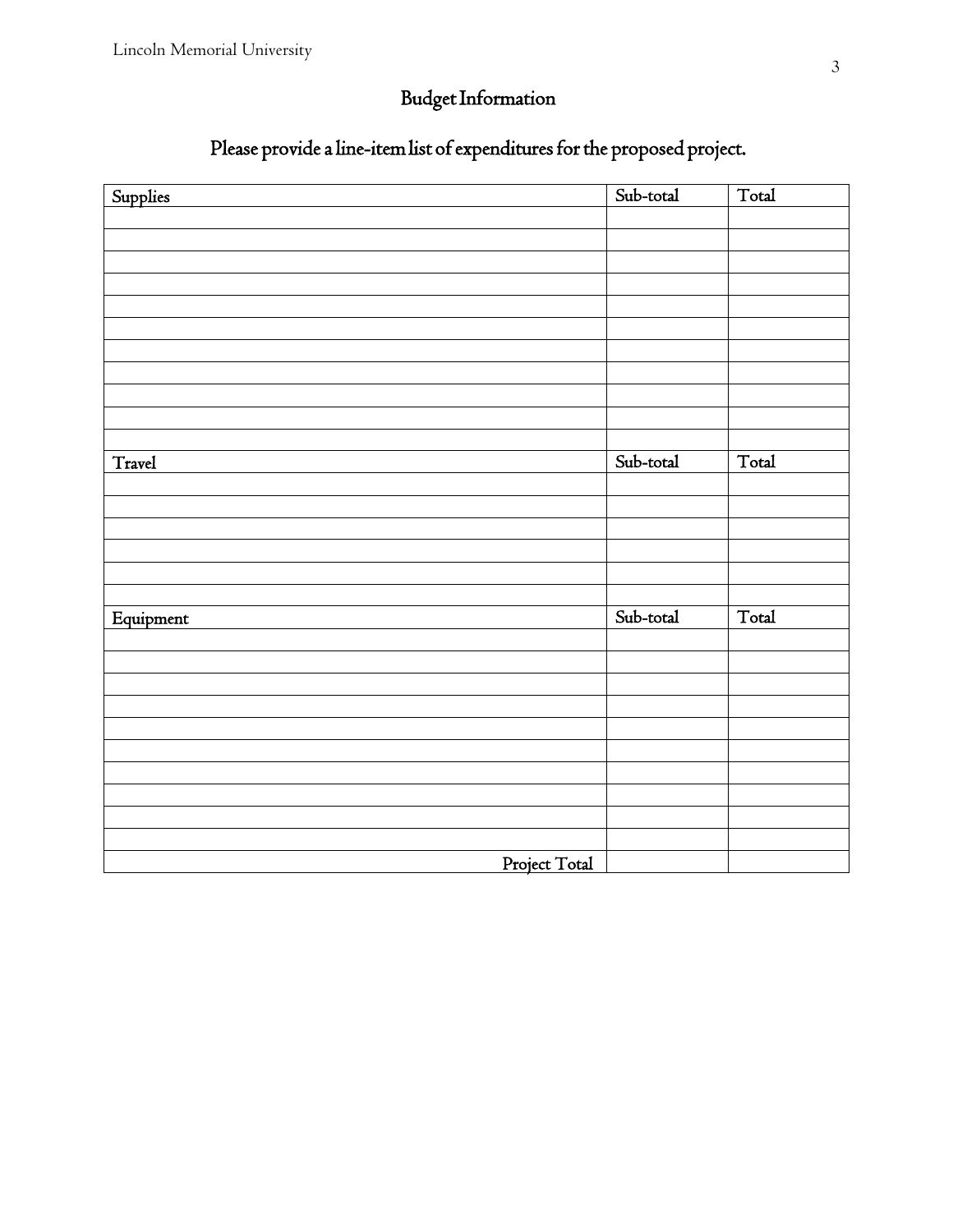Budget Detail

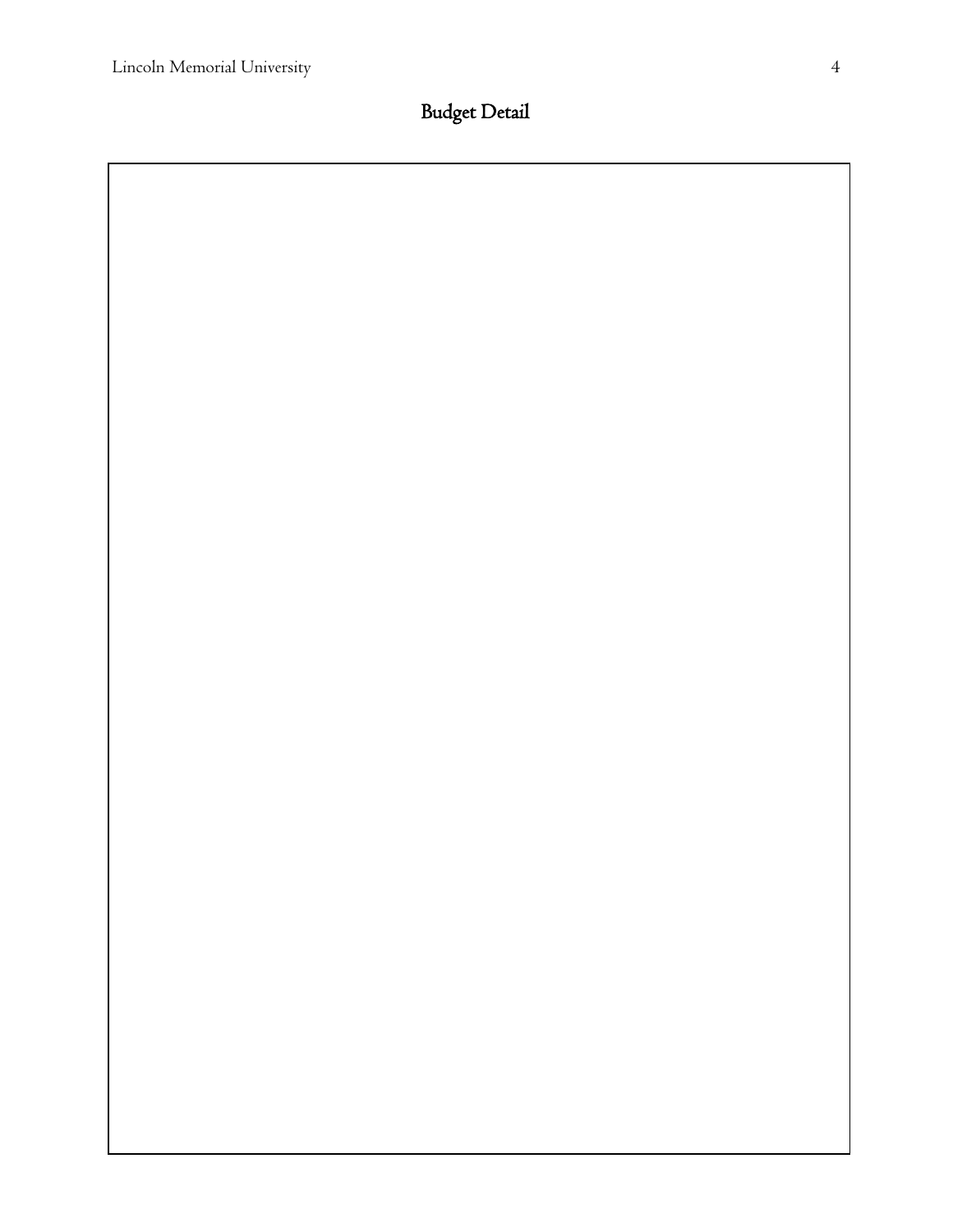